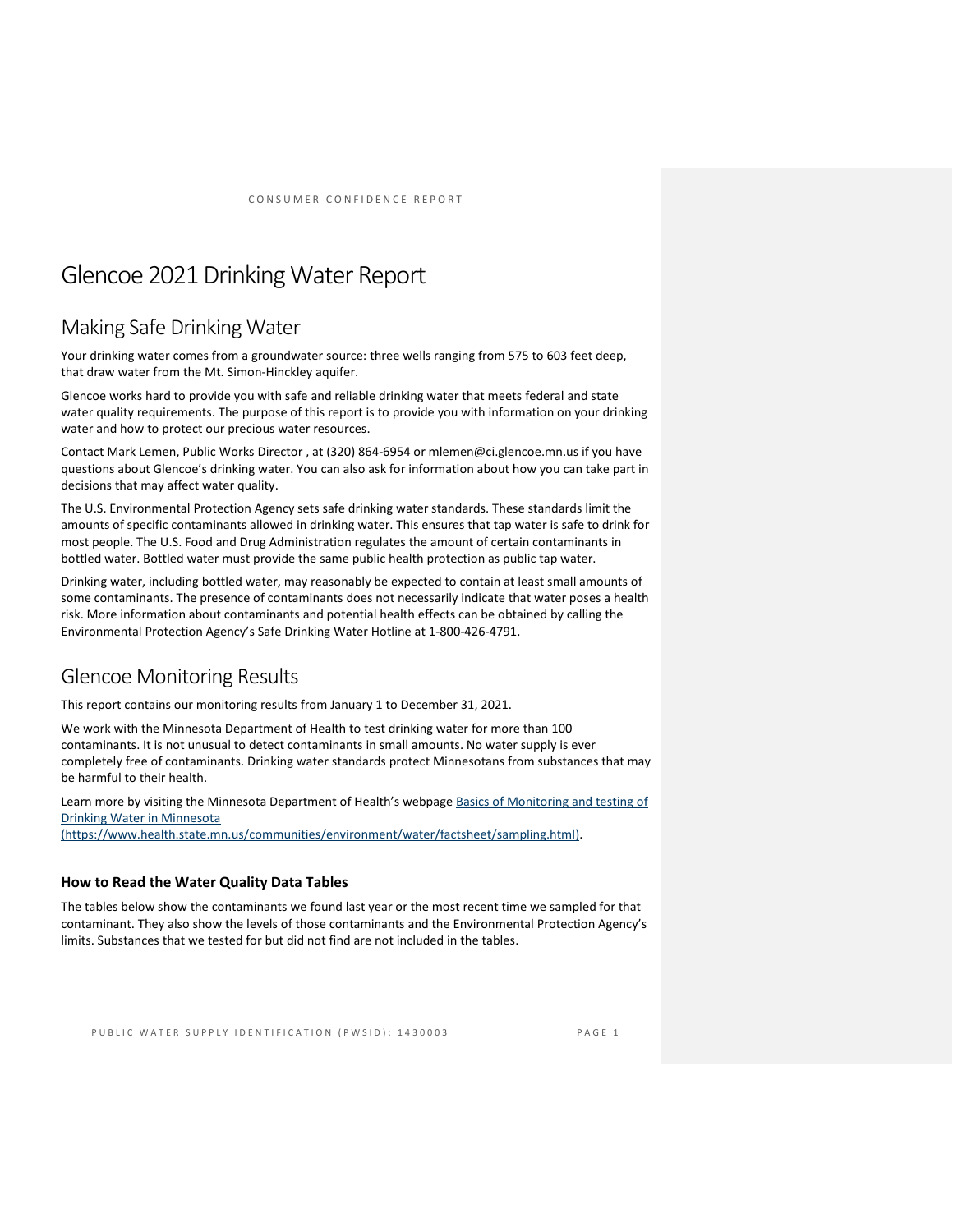We sample for some contaminants less than once a year because their levels in water are not expected to change from year to year. If we found any of these contaminants the last time we sampled for them, we included them in the tables below with the detection date.

We may have done additional monitoring for contaminants that are not included in the Safe Drinking Water Act. To request a copy of these results, call the Minnesota Department of Health at 651-201-4700 between 8:00 a.m. and 4:30 p.m., Monday through Friday.

## **Explaining Special Situations for the Highest Result and Average**

Some contaminants are monitored regularly throughout the year, and rolling (or moving) annual averages are used to manage compliance. Because of this averaging, there are times where the Range of Detected Test Results for the calendar year is lower than the Highest Average or Highest Single Test Result, because it occurred in the previous calendar year.

#### **Definitions**

- **AL (Action Level)**: The concentration of a contaminant which, if exceeded, triggers treatment or other requirements which a water system must follow.
- **EPA:** Environmental Protection Agency
- **MCL (Maximum contaminant level)**: The highest level of a contaminant that is allowed in drinking water. MCLs are set as close to the MCLGs as feasible using the best available treatment technology.
- **MCLG (Maximum contaminant level goal)**: The level of a contaminant in drinking water below which there is no known or expected risk to health. MCLGs allow for a margin of safety.
- **MRDL (Maximum residual disinfectant level):** The highest level of a disinfectant allowed in drinking water. There is convincing evidence that addition of a disinfectant is necessary for control of microbial contaminants.
- **MRDLG (Maximum residual disinfectant level goal)**: The level of a drinking water disinfectant below which there is no known or expected risk to health. MRDLGs do not reflect the benefits of the use of disinfectants to control microbial contaminants.
- **N/A (Not applicable)**: Does not apply.
- **pCi/l (picocuries per liter)**: A measure of radioactivity.
- **ppb (parts per billion)**: One part per billion in water is like one drop in one billion drops of water, or about one drop in a swimming pool. ppb is the same as micrograms per liter (μg/l).
- **ppm (parts per million)**: One part per million is like one drop in one million drops of water, or about one cup in a swimming pool. ppm is the same as milligrams per liter (mg/l).
- **PWSID**: Public water system identification.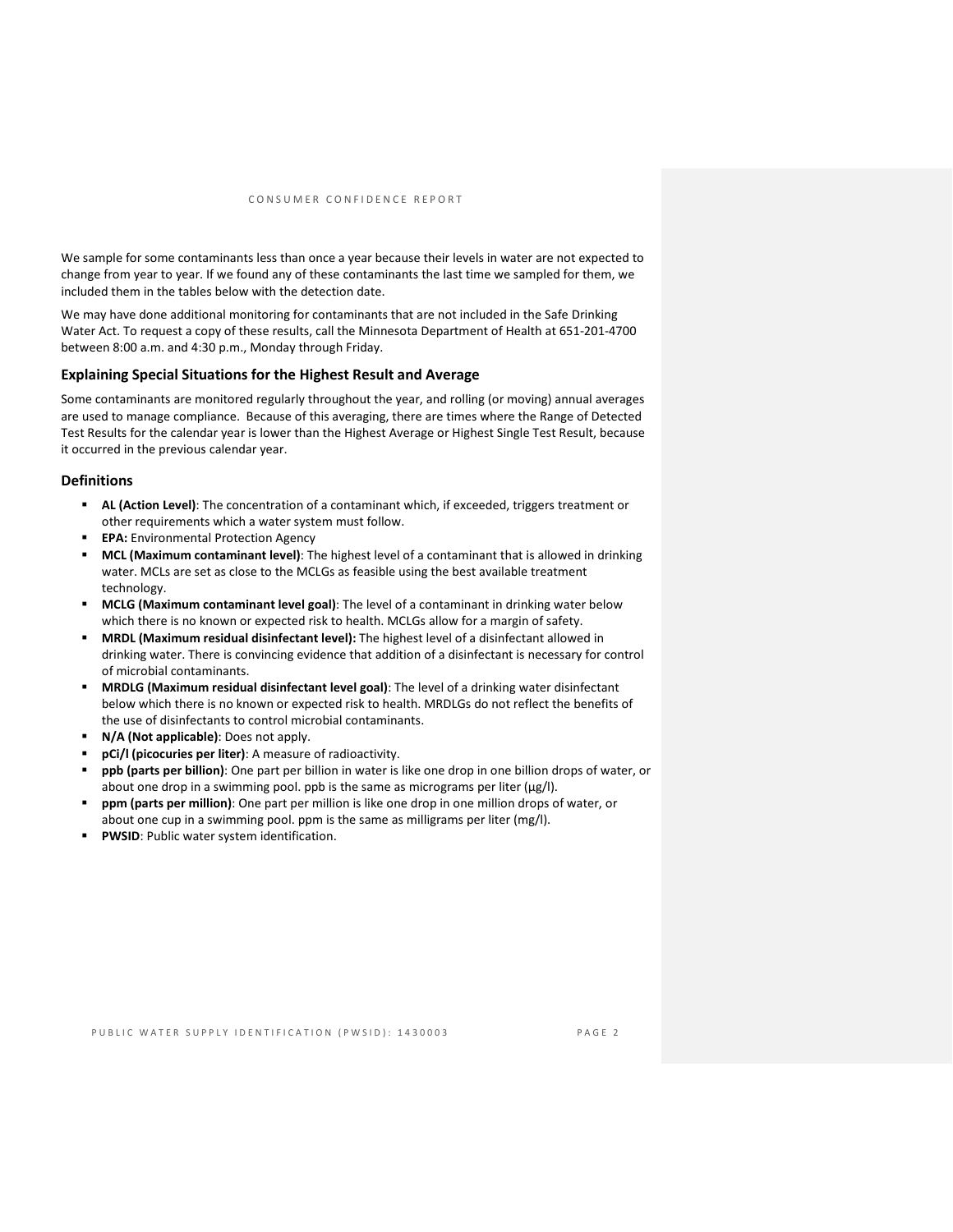## **Monitoring Results – Regulated Substances**

| LEAD AND COPPER - Tested at customer taps.                   |                                  |                                           |                                            |                                                                      |           |                                        |  |
|--------------------------------------------------------------|----------------------------------|-------------------------------------------|--------------------------------------------|----------------------------------------------------------------------|-----------|----------------------------------------|--|
| <b>Contaminant</b> (Date, if<br>sampled in previous<br>year) | EPA's<br>Ideal<br>Goal<br>(MCLG) | EPA's<br><b>Action</b><br>Level           | 90% of<br><b>Results Were</b><br>Less Than | <b>Number</b><br>οf<br><b>Homes</b><br>with<br>High<br><b>Levels</b> | Violation | <b>Typical Sources</b>                 |  |
| Lead                                                         | 0 ppb                            | 90% of<br>homes<br>less than<br>15 ppb    | $0.93$ ppb                                 | 0 out of<br>20                                                       | NO.       | Corrosion of<br>household<br>plumbing. |  |
| Copper                                                       | 0 ppm                            | 90% of<br>homes<br>less than<br>$1.3$ ppm | $1.04$ ppm                                 | 0 out of<br>20                                                       | NO.       | Corrosion of<br>household<br>plumbing. |  |

PUBLIC WATER SUPPLY IDENTIFICATION (PWSID): 1430003 PAGE 3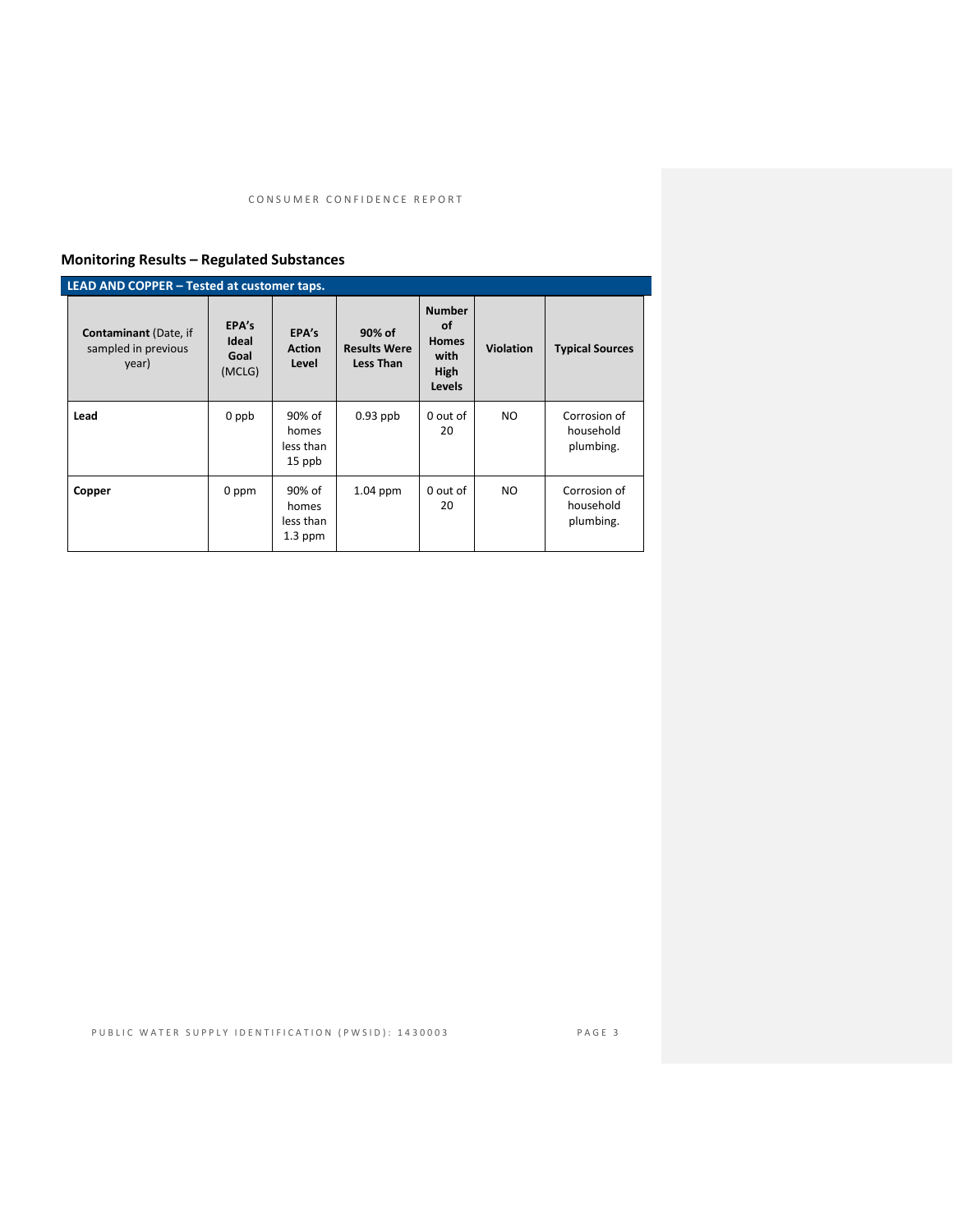| <b>INORGANIC &amp; ORGANIC CONTAMINANTS - Tested in drinking water.</b> |                                  |                         |                                                                                       |                                                    |                  |                                                                                                          |
|-------------------------------------------------------------------------|----------------------------------|-------------------------|---------------------------------------------------------------------------------------|----------------------------------------------------|------------------|----------------------------------------------------------------------------------------------------------|
| Contaminant<br>(Date, if sampled<br>in previous year)                   | FPA's<br>Ideal<br>Goal<br>(MCLG) | FPA's<br>Limit<br>(MCL) | <b>Highest</b><br>Average or<br><b>Highest</b><br><b>Single Test</b><br><b>Result</b> | Range of<br><b>Detected</b><br><b>Test Results</b> | <b>Violation</b> | <b>Typical Sources</b>                                                                                   |
| <b>Nitrate</b>                                                          | 10 ppm                           | 10.4<br>ppm             | $1.5$ ppm                                                                             | $1.30 - 1.50$<br>ppm                               | N <sub>O</sub>   | Runoff from fertilizer<br>use; Leaching from<br>septic tanks, sewage;<br>Erosion of natural<br>deposits. |
| <b>Cyanide, Free</b>                                                    | $0.2$ ppm                        | 0.2<br>ppm              | $0.06$ ppm                                                                            | N/A                                                | NO.              | Discharge from<br>steel/metal factories;<br>Discharge from plastic<br>and fertilizer factories.          |
| <b>Barium</b>                                                           | 2 ppm                            | 2 ppm                   | $0.06$ ppm                                                                            | $0.0356 -$<br>0.0559 ppm                           | N <sub>O</sub>   | Discharge of drilling<br>wastes; Discharge from<br>metal refineries;<br>Erosion of natural<br>deposit.   |
| <b>Gross Alpha</b><br>(2019)                                            | $0$ pCi/l                        | 15.4<br>pCi/l           | $4.1$ pCi/l                                                                           | N/A                                                | N <sub>O</sub>   | Erosion of natural<br>deposits.                                                                          |
| <b>Combined Radium</b><br>(2019)                                        | $0$ pCi/l                        | 5.4<br>pCi/l            | 4.6 pCi/l                                                                             | N/A                                                | N <sub>O</sub>   | Erosion of natural<br>deposits.                                                                          |

PUBLIC WATER SUPPLY IDENTIFICATION (PWSID): 1430003 PAGE 4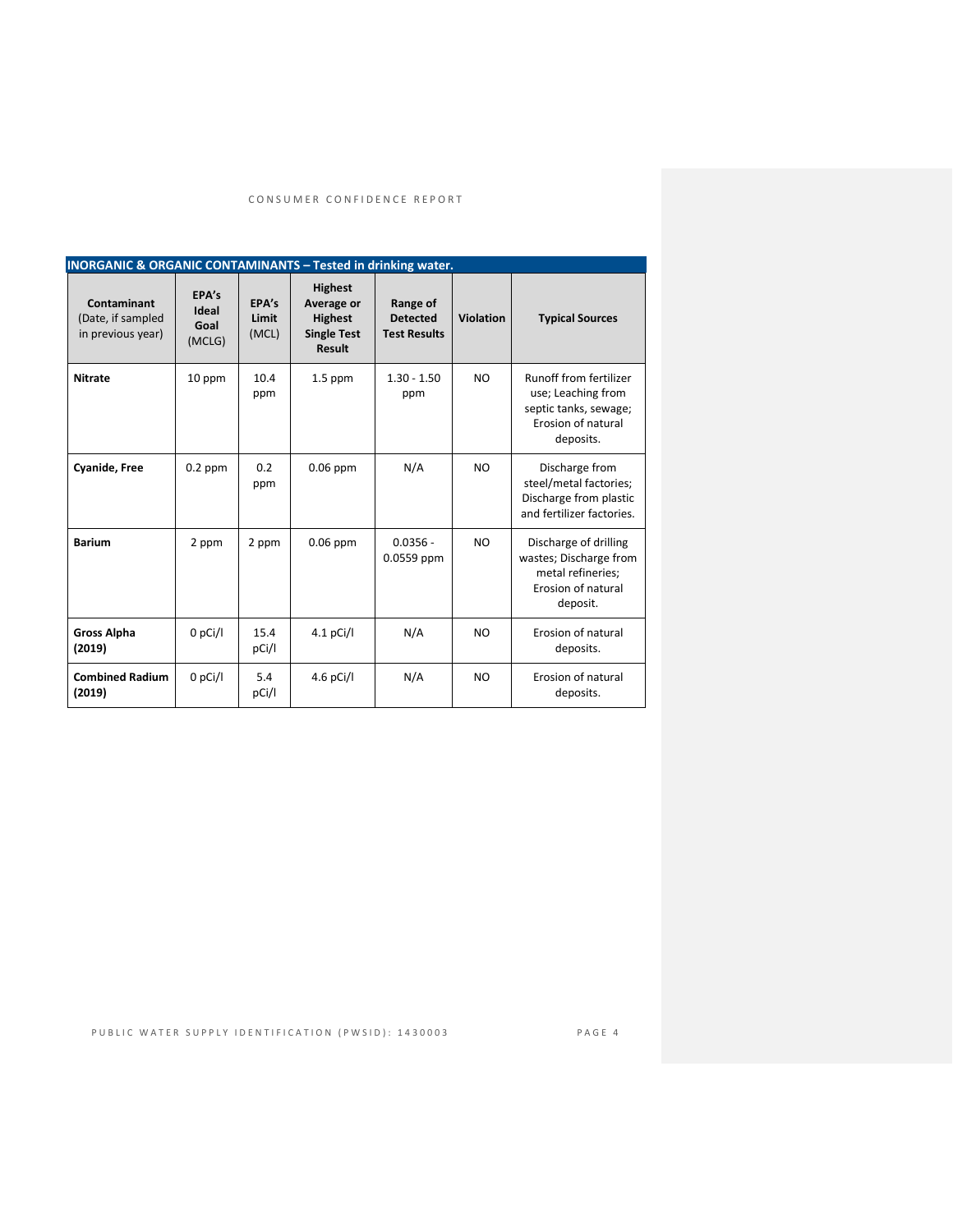| <b>CONTAMINANTS RELATED TO DISINFECTION - Tested in drinking water.</b> |                                               |                                    |                                                                                |                                                    |                  |                                                  |
|-------------------------------------------------------------------------|-----------------------------------------------|------------------------------------|--------------------------------------------------------------------------------|----------------------------------------------------|------------------|--------------------------------------------------|
| <b>Substance (Date, if</b><br>sampled in previous<br>year)              | <b>EPA's Ideal</b><br>Goal (MCLG<br>or MRDLG) | EPA's<br>Limit<br>(MCL or<br>MRDL) | <b>Highest</b><br>Average or<br><b>Highest</b><br><b>Single Test</b><br>Result | Range of<br><b>Detected</b><br><b>Test Results</b> | <b>Violation</b> | <b>Typical Sources</b>                           |
| Total<br><b>Trihalomethanes</b><br>(TTHMs)                              | N/A                                           | 80 ppb                             | 57.5 ppb                                                                       | N/A                                                | NO.              | By-product of<br>drinking water<br>disinfection. |
| <b>Total Haloacetic</b><br>Acids (HAA)                                  | N/A                                           | 60 ppb                             | $15.9$ ppb                                                                     | N/A                                                | NO.              | By-product of<br>drinking water<br>disinfection. |
| <b>Total Chlorine</b>                                                   | $4.0$ ppm                                     | $4.0$ ppm                          | $0.49$ ppm                                                                     | $0.33 - 0.66$<br>ppm                               | NO.              | Water additive<br>used to control<br>microbes.   |

Total HAA refers to HAA5

| <b>OTHER SUBSTANCES - Tested in drinking water.</b> |                                      |                         |                                                                             |                                                    |                  |                                                                               |  |
|-----------------------------------------------------|--------------------------------------|-------------------------|-----------------------------------------------------------------------------|----------------------------------------------------|------------------|-------------------------------------------------------------------------------|--|
| Substance (Date,<br>if sampled in<br>previous year) | EPA's<br><b>Ideal Goal</b><br>(MCLG) | EPA's<br>Limit<br>(MCL) | <b>Highest</b><br>Average or<br><b>Highest Single</b><br><b>Test Result</b> | Range of<br><b>Detected</b><br><b>Test Results</b> | <b>Violation</b> | <b>Typical Sources</b>                                                        |  |
| <b>Fluoride</b>                                     | $4.0$ ppm                            | $4.0$ ppm               | $0.69$ ppm                                                                  | $0.65 - 0.74$<br>ppm                               | NO.              | Erosion of natural<br>deposits; Water<br>additive to promote<br>strong teeth. |  |

#### **Potential Health Effects and Corrective Actions (If Applicable)**

Fluoride: Fluoride is nature's cavity fighter, with small amounts present naturally in many drinking water sources. There is an overwhelming weight of credible, peer-reviewed, scientific evidence that fluoridation reduces tooth decay and cavities in children and adults, even when there is availability of fluoride from other sources, such as fluoride toothpaste and mouth rinses. Since studies show that optimal fluoride levels in drinking water benefit public health, municipal community water systems adjust the level of fluoride in the water to an optimal concentration between 0.5 to 0.9 parts per million (ppm) to protect your teeth. Fluoride levels below 2.0 ppm are not expected to increase the risk of a cosmetic condition known as enamel fluorosis.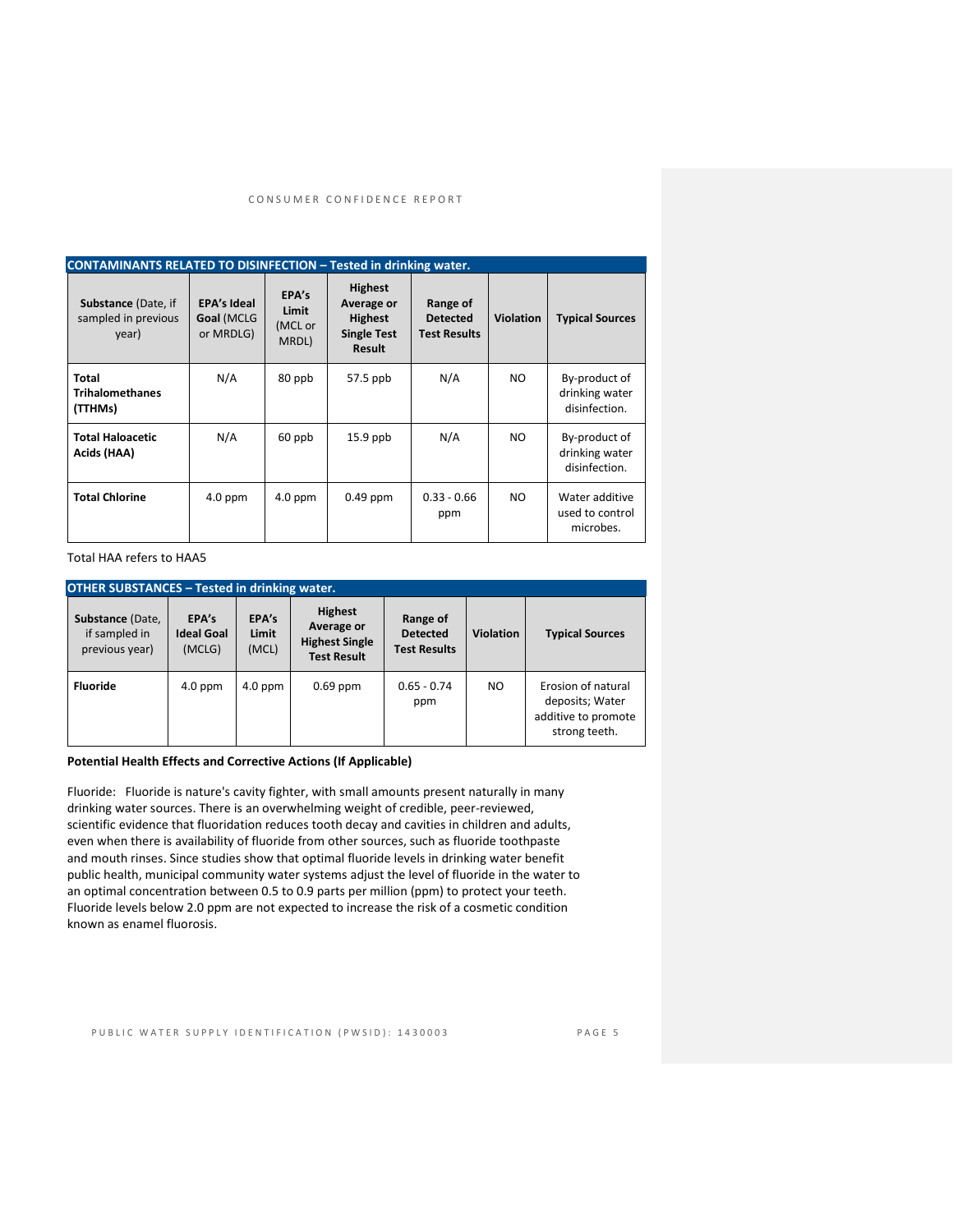#### **Monitoring Results – Unregulated Substances**

In addition to testing drinking water for contaminants regulated under the Safe Drinking Water Act, we sometimes also monitor for contaminants that are not regulated. Unregulated contaminants do not have legal limits for drinking water.

Detection alone of a regulated or unregulated contaminant should not cause concern. The meaning of a detection should be determined considering current health effects information. We are often still learning about the health effects, so this information can change over time.

The following table shows the unregulated contaminants we detected last year, as well as human-health based guidance values for comparison, where available. The comparison values are based only on potential health impacts and do not consider our ability to measure contaminants at very low concentrations or the cost and technology of prevention and/or treatment. They may be set at levels that are costly, challenging, or impossible for water systems to meet (for example, large-scale treatment technology may not exist for a given contaminant).

A person drinking water with a contaminant at or below the comparison value would be at little or no risk for harmful health effects. If the level of a contaminant is above the comparison value, people of a certain age or with special health conditions - like a fetus, infants, children, elderly, and people with impaired immunity – may need to take extra precautions. Because these contaminants are unregulated, EPA and MDH require no particular action based on detection of an unregulated contaminant. We are notifying you of the unregulated contaminants we have detected as a public education opportunity.

More information is available on MDH's A-Z List of Contaminants in Water [\(https://www.health.state.mn.us/communities/environment/water/contaminants/index.html\)](https://www.health.state.mn.us/communities/environment/water/contaminants/index.html) and Fourth [Unregulated Contaminant Monitoring Rule \(UCMR 4\)](https://www.health.state.mn.us/communities/environment/water/com/ucmr4.html)  [\(https://www.health.state.mn.us/communities/environment/water/com/ucmr4.html\).](https://www.health.state.mn.us/communities/environment/water/com/ucmr4.html)

| UNREGULATED CONTAMINANTS - Tested in drinking water. |                         |                                                                   |                                                 |  |  |  |  |
|------------------------------------------------------|-------------------------|-------------------------------------------------------------------|-------------------------------------------------|--|--|--|--|
| Contaminant                                          | <b>Comparison Value</b> | <b>Highest Average Result</b><br>or Highest Single Test<br>Result | <b>Range of Detected Test</b><br><b>Results</b> |  |  |  |  |
| Sodium*                                              | 20 ppm                  | 188 ppm                                                           | 184.00 - 188.00 ppm                             |  |  |  |  |
| Sulfate                                              | 500 ppm                 | 85.8 ppm                                                          | 75.00 - 85.80 ppm                               |  |  |  |  |

\*Note that home water softening can increase the level of sodium in your water.

#### **Some People Are More Vulnerable to Contaminants in Drinking Water**

Some people may be more vulnerable to contaminants in drinking water than the general population. Immuno-compromised persons such as persons with cancer undergoing chemotherapy, persons who have undergone organ transplants, people with HIV/AIDS or other immune system disorders, some elderly, and infants can be particularly at risk from infections. The developing fetus and therefore pregnant women

PUBLIC WATER SUPPLY IDENTIFICATION (PWSID): 1430003 PAGE 6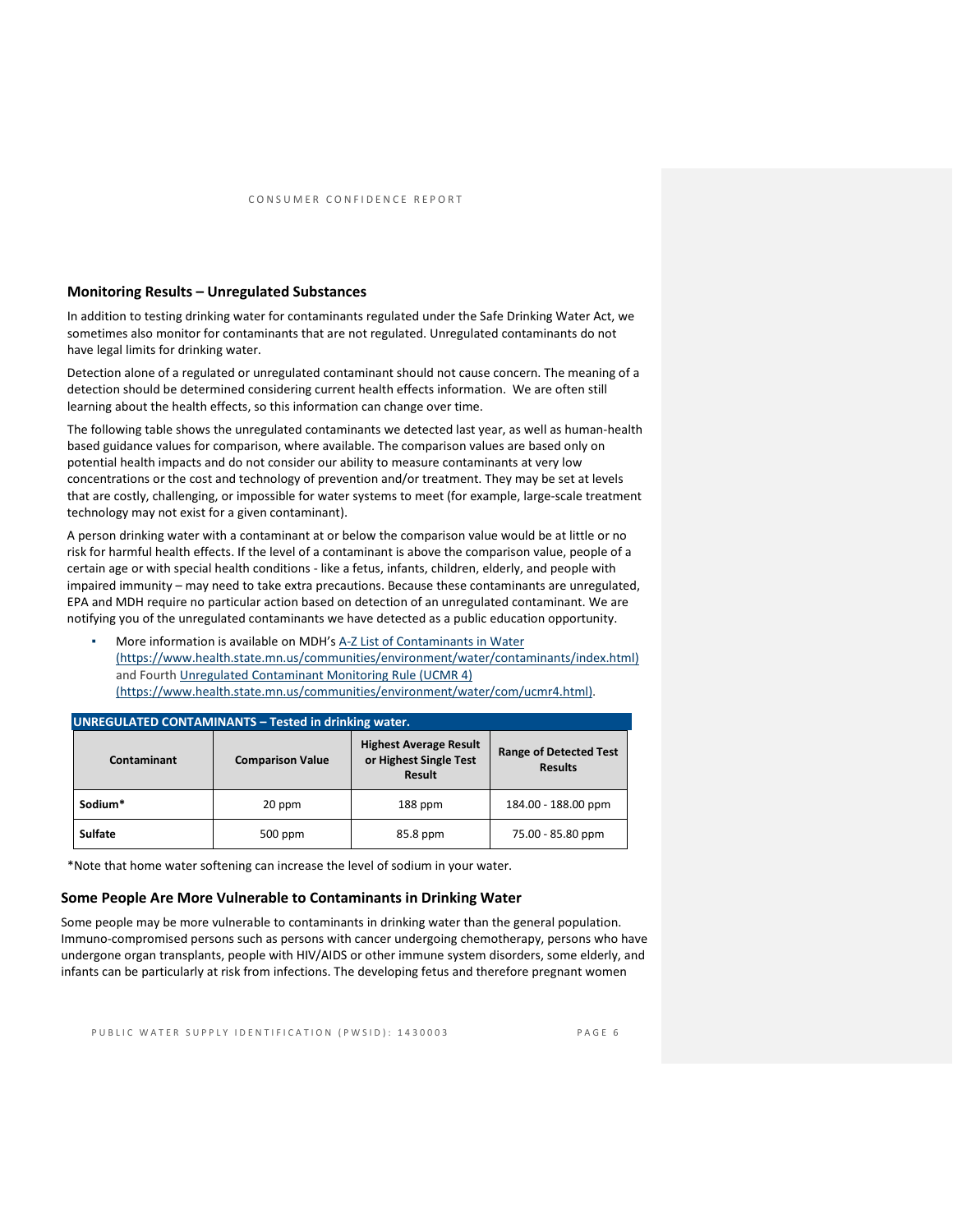may also be more vulnerable to contaminants in drinking water. These people or their caregivers should seek advice about drinking water from their health care providers. EPA/Centers for Disease Control (CDC) guidelines on appropriate means to lessen the risk of infection by *Cryptosporidium* and other microbial contaminants are available from the Safe Drinking Water Hotline at 1-800-426-4791.

## Learn More about Your Drinking Water

### **Drinking Water Sources**

Minnesota's primary drinking water sources are groundwater and surface water. Groundwater is the water found in aquifers beneath the surface of the land. Groundwater supplies 75 percent of Minnesota's drinking water. Surface water is the water in lakes, rivers, and streams above the surface of the land. Surface water supplies 25 percent of Minnesota's drinking water.

Contaminants can get in drinking water sources from the natural environment and from people's daily activities. There are five main types of contaminants in drinking water sources.

- **Microbial contaminants,** such as viruses, bacteria, and parasites. Sources include sewage treatment plants, septic systems, agricultural livestock operations, pets, and wildlife.
- **Inorganic contaminants** include salts and metals from natural sources (e.g. rock and soil), oil and gas production, mining and farming operations, urban stormwater runoff, and wastewater discharges.
- **Pesticides and herbicides** are chemicals used to reduce or kill unwanted plants and pests. Sources include agriculture, urban stormwater runoff, and commercial and residential properties.
- **Organic chemical contaminants** include synthetic and volatile organic compounds. Sources include industrial processes and petroleum production, gas stations, urban stormwater runoff, and septic systems.
- Radioactive contaminants such as radium, thorium, and uranium isotopes come from natural sources (e.g. radon gas from soils and rock), mining operations, and oil and gas production.

The Minnesota Department of Health provides information about your drinking water source(s) in a source water assessment, including:

- How Glencoe is protecting your drinking water source(s);
- Nearby threats to your drinking water sources;
- How easily water and pollution can move from the surface of the land into drinking water sources, based on natural geology and the way wells are constructed.

Find your source water assessment at Source Water Assessments

[\(https://www.health.state.mn.us/communities/environment/water/swp/swa\)](https://www.health.state.mn.us/communities/environment/water/swp/swa) or call 651-201-4700 between 8:00 a.m. and 4:30 p.m., Monday through Friday.

#### **Lead in Drinking Water**

You may be in contact with lead through paint, water, dust, soil, food, hobbies, or your job. Coming in contact with lead can cause serious health problems for everyone. There is no safe level of lead. Babies, children under six years, and pregnant women are at the highest risk.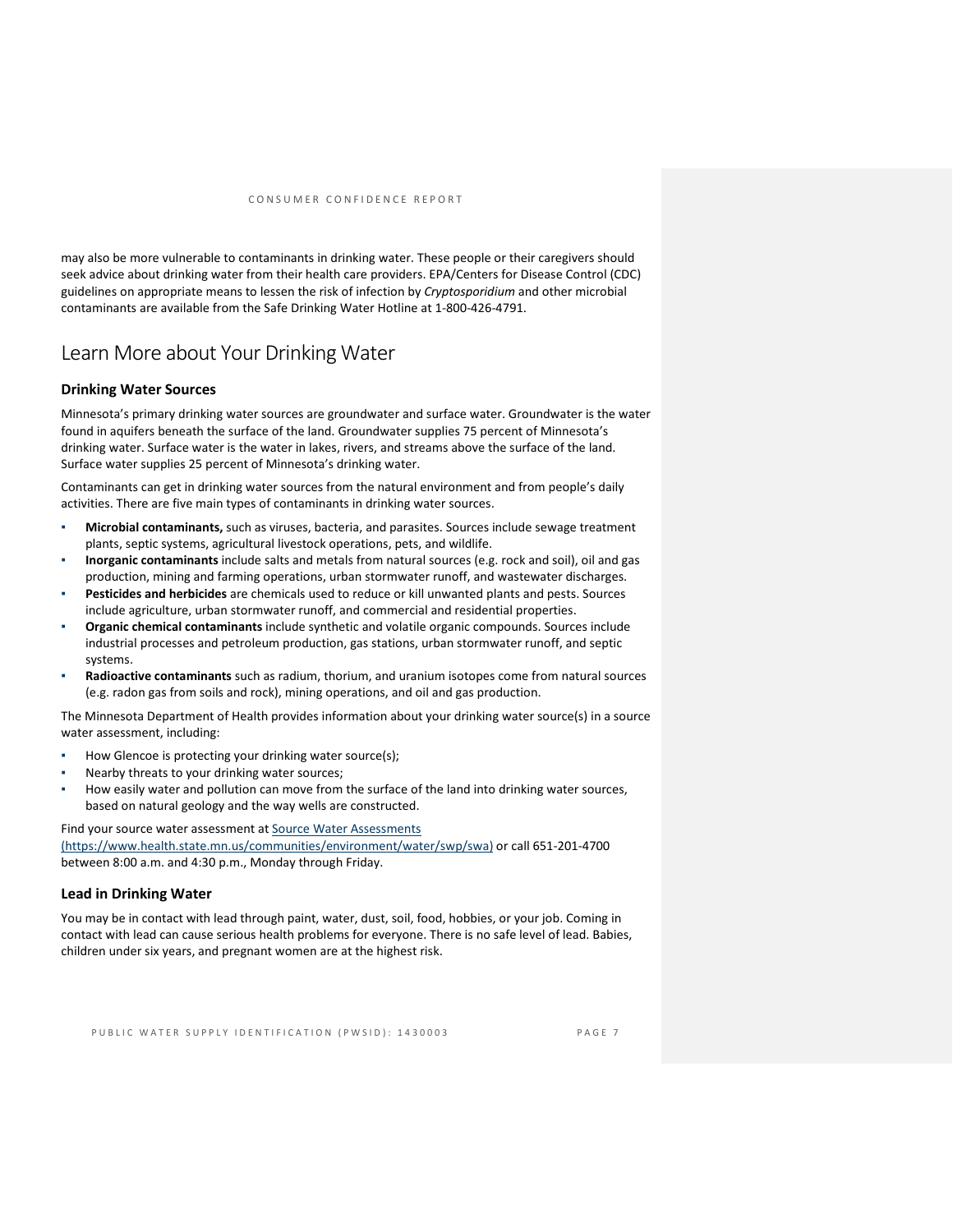Lead is rarely in a drinking water source, but it can get in your drinking water as it passes through lead service lines and your household plumbing system. Glencoe is responsible for providing high quality drinking water, but it cannot control the plumbing materials used in private buildings.

Read below to learn how you can protect yourself from lead in drinking water.

- 1. **Let the water run** for 30-60 seconds before using it for drinking or cooking if the water has not been turned on in over six hours. If you have a lead service line, you may need to let the water run longer. A service line is the underground pipe that brings water from the main water pipe under the street to your home.
	- You can find out if you have a lead service line by contacting your public water system, or you can check by following the steps at: [https://www.mprnews.org/story/2016/06/24/npr-find-lead](https://www.mprnews.org/story/2016/06/24/npr-find-lead-pipes-in-your-home)[pipes-in-your-home](https://www.mprnews.org/story/2016/06/24/npr-find-lead-pipes-in-your-home)
	- The only way to know if lead has been reduced by letting it run is to check with a test. If letting the water run does not reduce lead, consider other options to reduce your exposure.
- 2. **Use cold water** for drinking, making food, and making baby formula. Hot water releases more lead from pipes than cold water.
- 3. **Test your water.** In most cases, letting the water run and using cold water for drinking and cooking should keep lead levels low in your drinking water. If you are still concerned about lead, arrange with a laboratory to test your tap water. Testing your water is important if young children or pregnant women drink your tap water.
	- Contact a Minnesota Department of Health accredited laboratory to get a sample container and instructions on how to submit a sample: [Environmental Laboratory Accreditation Program](https://eldo.web.health.state.mn.us/public/accreditedlabs/labsearch.seam)  [\(https://eldo.web.health.state.mn.us/public/accreditedlabs/labsearch.seam\)](https://eldo.web.health.state.mn.us/public/accreditedlabs/labsearch.seam)  The Minnesota Department of Health can help you understand your test results.
- 4. **Treat your water** if a test shows your water has high levels of lead after you let the water run.
	- Read about water treatment units: [Point-of-Use Water Treatment Units for Lead Reduction](https://www.health.state.mn.us/communities/environment/water/factsheet/poulead.html)  [\(https://www.health.state.mn.us/communities/environment/water/factsheet/poulead.html\)](https://www.health.state.mn.us/communities/environment/water/factsheet/poulead.html)

#### Learn more:

- Visit Lead in Drinking Water [\(https://www.health.state.mn.us/communities/environment/water/contaminants/lead.html\)](https://www.health.state.mn.us/communities/environment/water/contaminants/lead.html)
- Visit [Basic Information about Lead in Drinking Water](http://www.epa.gov/safewater/lead) (http://www.epa.gov/safewater/lead)
- Call the EPA Safe Drinking Water Hotline at 1-800-426-4791.To learn about how to reduce your contact with lead from sources other than your drinking water, visit Common Sources [\(https://www.health.state.mn.us/communities/environment/lead/fs/common.html\).](https://www.health.state.mn.us/communities/environment/lead/fs/common.html)

## Help Protect Our Most Precious Resource – Water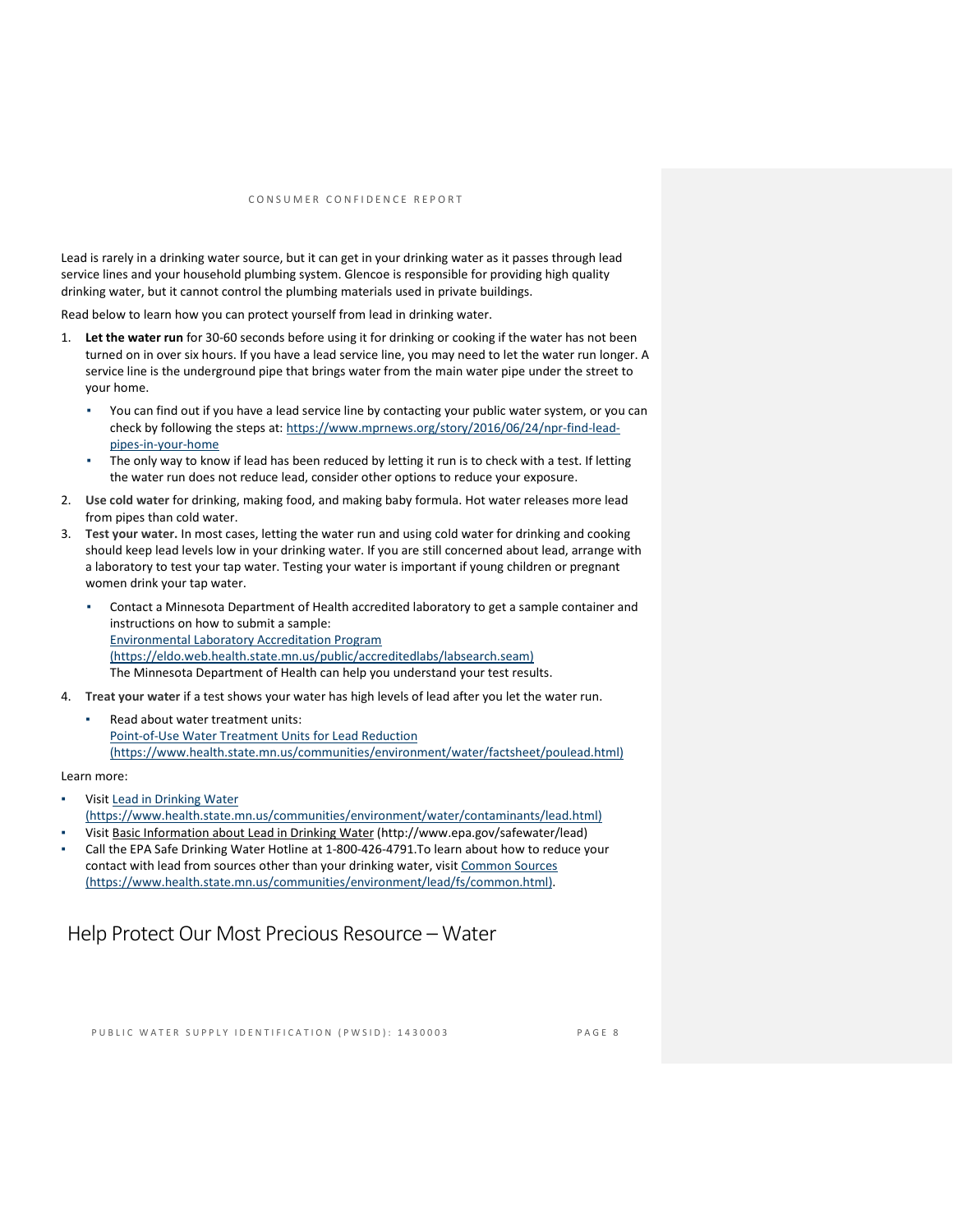## **The Value of Water**

Drinking water is a precious resource, yet we often take it for granted.

Throughout history, civilizations have risen and fallen based on access to a plentiful, safe water supply. That's still the case today. Water is key to healthy people and healthy communities.

Water is also vital to our economy. We need water for manufacturing, agriculture, energy production, and more. One-fifth of the U.S. economy would come to a stop without a reliable and clean source of water.

Systems are in place to provide you with safe drinking water. The state of Minnesota and local water systems work to protect drinking water sources. For example, we might work to seal an unused well to prevent contamination of the groundwater. We treat water to remove harmful contaminants. And we do extensive testing to ensure the safety of drinking water.

If we detect a problem, we take corrective action and notify the public. Water from a public water system like yours is tested more thoroughly and regulated more closely than water from any other source, including bottled water.

### **Conservation**

Conservation is essential, even in the land of 10,000 lakes. For example, in parts of the metropolitan area, groundwater is being used faster than it can be replaced. Some agricultural regions in Minnesota are vulnerable to drought, which can affect crop yields and municipal water supplies.

We must use our water wisely. Below are some tips to help you and your family conserve – and save money in the process.

- Fix running toilets—they can waste hundreds of gallons of water.
- Turn off the tap while shaving or brushing your teeth.
- Shower instead of bathe. Bathing uses more water than showering, on average.
- Only run full loads of laundry, and set the washing machine to the correct water level.
- Only run the dishwasher when it's full.
- Use water-efficient appliances (look for the WaterSense label).
- Use water-friendly landscaping, such as native plants.
- When you do water your yard, water slowly, deeply, and less frequently. Water early in the morning and close to the ground.
- Learn more
	- Minnesota Pollution Control Agency's Conserving Water webpage [\(https://www.pca.state.mn.us/living-green/conserving-water\)](https://www.pca.state.mn.us/living-green/conserving-water)
	- U.S. Environmental Protection Agency's WaterSense webpage [\(https://www.epa.gov/watersense\)](https://www.epa.gov/watersense)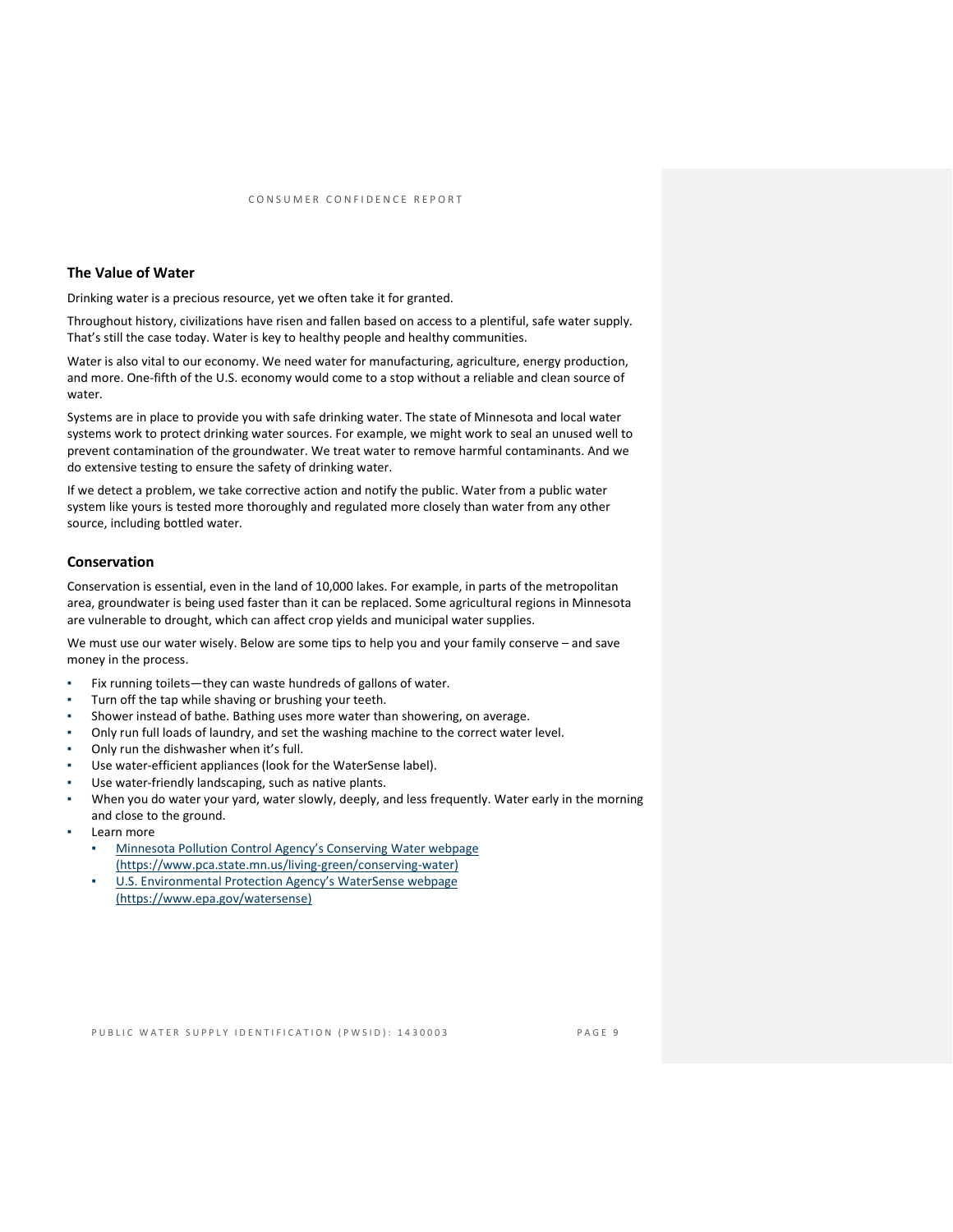### **You Can Prevent Pollution**

Many of our daily activities contribute to the pollution of Minnesota's surface water and groundwater. You can help protect these drinking water sources by taking the following actions:

- Lawn and property:
	- Limit use of herbicides, pesticides, and fertilizers on your property.
	- Keep soil in place with plants, grass, or rocks.
	- Cover temporary piles of dirt with a tarp or burlap sack.
	- Keep leaves and grass off of streets and sidewalks.
	- Maintain any septic systems, private wells, and storage tanks to prevent leaks. Seal any unused wells.
- Out-of-date medications: Never flush unwanted or out-of-date medications down the toilet or sink. Always take them to a waste disposal or prescription medication drop-off site. More information is available a[t Managing unwanted medications \(www.pca.state.mn.us/living-green/managing](http://www.pca.state.mn.us/living-green/managing-unwanted-medications)[unwanted-medications\)](http://www.pca.state.mn.us/living-green/managing-unwanted-medications)
- Hazardous materials: Safety store hazardous materials such as paint, batteries, herbicides, pesticides, and pool chemicals. Dispose of them at a proper waste disposal facility or drop-off event. Do not dump down storm drains, sink or onto your land. Learn more at: Keep hazardous waste out [of the garbage \(http://www.pca.state.mn.us/featured/keep-hazardous-waste-out-garbage\).](http://www.pca.state.mn.us/featured/keep-hazardous-waste-out-garbage)
- Pet waste: Pick up after your pet and put waste in the trash.
- Trash: Seal trash bags and keep litter out of the street.
- Winter ice removal: Chemicals used to break up the ice are called deicers or anti-icers. They can be harmful to the environment, corrosive to driveways and sidewalks and harmful to plants, pets and humans. Always shovel first, and then only apply deicers/anti-icers lightly if needed. Learn more at [10 smart salting tips to protect Minnesota waters \(https://www.pca.state.mn.us/featured/10](https://www.pca.state.mn.us/featured/10-smart-salting-tips-protect-minnesota-waters) [smart-salting-tips-protect-minnesota-waters\).](https://www.pca.state.mn.us/featured/10-smart-salting-tips-protect-minnesota-waters)
- Keep an eye out for car and motor fluids: Seal or repair any fluid leaks that could run off onto streets and into storm drains. Take used motor oil or other fluids to a neighborhood drop-off site.
- Be a water advocate: Spread the word; get involved. There are many groups and individuals working to protect water across Minnesota.

**Commented [SJ(1]:**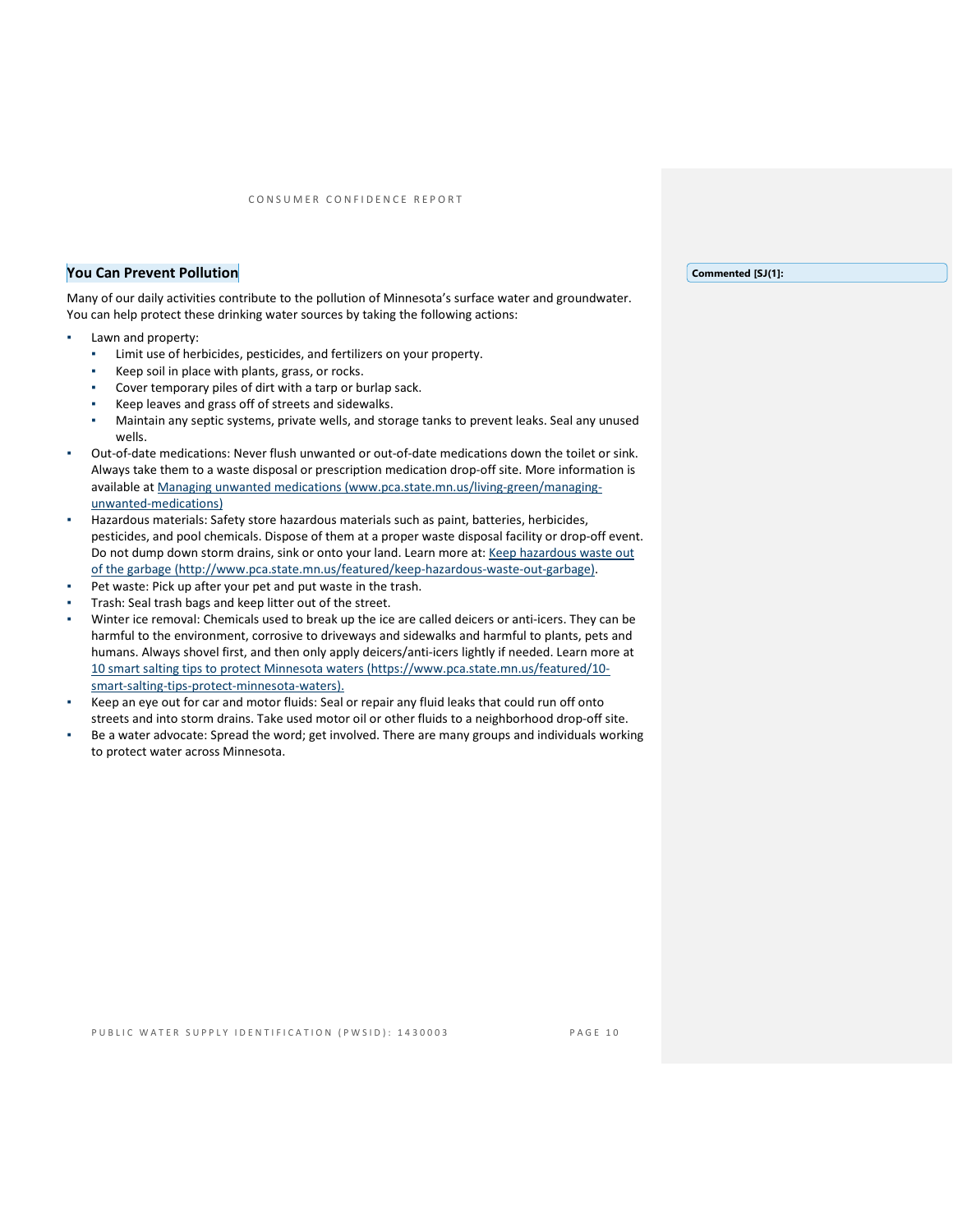## **Reduce Backflow at Cross Connections**

Bacteria and chemicals can enter the drinking water supply from polluted water sources in a process called backflow. Backflow occurs at connection points between drinking water and non-drinking water supplies (cross connections) due to water pressure differences.

For example, if a person sprays an herbicide with a garden hose, the herbicide could enter the home's plumbing and then enter the drinking water supply. This could happen if the water pressure in the hose is greater than the water pressure in the home's pipes.

Property owners can help prevent backflow. Pay attention to cross connections, such as garden hoses.

The Minnesota Department of Health and American Water Works Association recommend the following:

- Do not submerge hoses in buckets, pools, tubs, or sinks.
- Keep the end of hoses clear of possible contaminants.
- Do not use spray attachments without a backflow prevention device. Attach these devices to threaded faucets. Such devices are inexpensive and available at hardware stores.
- Use a licensed plumber to install backflow prevention devices.
- Maintain air gaps between hose outlets and liquids. An air gap is a vertical space between the water outlet and the flood level of a fixture (e.g. the space between a wall-mounted faucet and the sink rim). It must be at least twice the diameter of the water supply outlet, and at least one inch.
- Commercial property owners should develop a plan for flushing or cleaning water systems to minimize the risk of drawing contaminants into uncontaminated areas.

## Home Water Treatment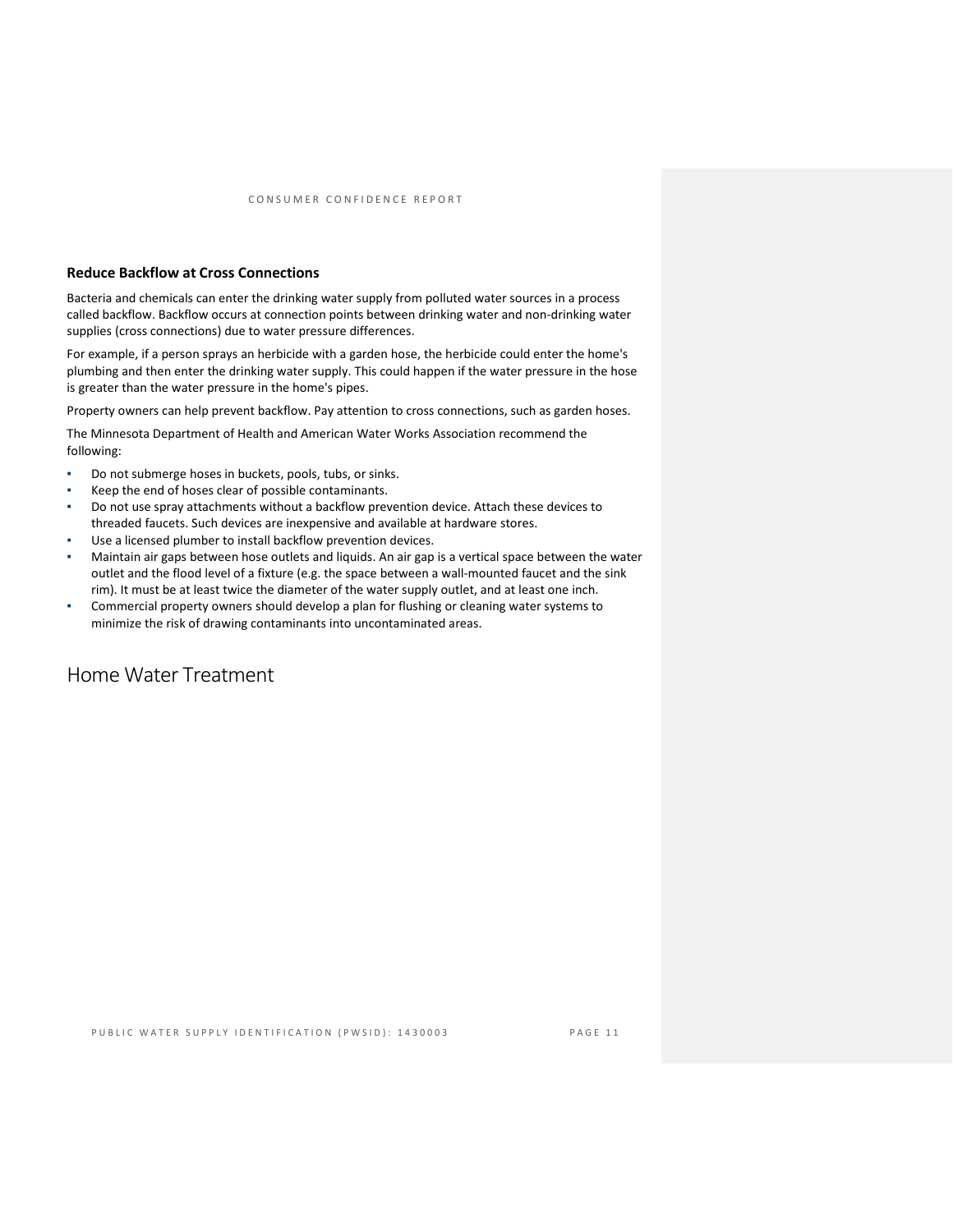### **Overview**

Most Minnesotans, whether they drink from a public water supply or a private well, have drinking water that does not need treatment for health protection. Water treatment units are best for improving the physical qualities of water—the taste, color, or odor.

No single treatment process can remove all substances in water. If you decide to install a home water treatment unit, choose a unit certified and labeled to reduce or remove the substance of concern. If there is more than one substance you want to remove from your water, you may need to combine several treatment processes into one system.

Even well-designed treatments systems can fail. You should continue to test your drinking water after you install a treatment unit. All home water treatment units need regular maintenance to work correctly. Regular maintenance may include changing filters, disinfecting the unit, or cleaning scale buildup. Always install, clean, and maintain a treatment unit according to the manufacturer's recommendations.

Learn more at [Home Water Treatment](https://www.health.state.mn.us/communities/environment/water/factsheet/hometreatment.html)  [\(https://www.health.state.mn.us/communities/environment/water/factsheet/hometreatment.html\).](https://www.health.state.mn.us/communities/environment/water/factsheet/hometreatment.html)

#### **Beware of Water Treatment Scams**

False claims, deceptive sales pitches, or scare tactics have been used by some water treatment companies. Every person has a right to decide what is best for themselves and their family, and you may choose to install additional water treatment to further lower the levels of contaminants of emerging concern, chlorine, and other chemicals in your water. However, you should be cautious about purchasing a water treatment system. If you are considering the purchase of a home water treatment system, please read the Minnesota Department of Health's recommendations online at Warning: [Beware of Water Treatment Scams](https://www.health.state.mn.us/communities/environment/water/factsheet/beware.html) 

[\(https://www.health.state.mn.us/communities/environment/water/factsheet/beware.html\).](https://www.health.state.mn.us/communities/environment/water/factsheet/beware.html)